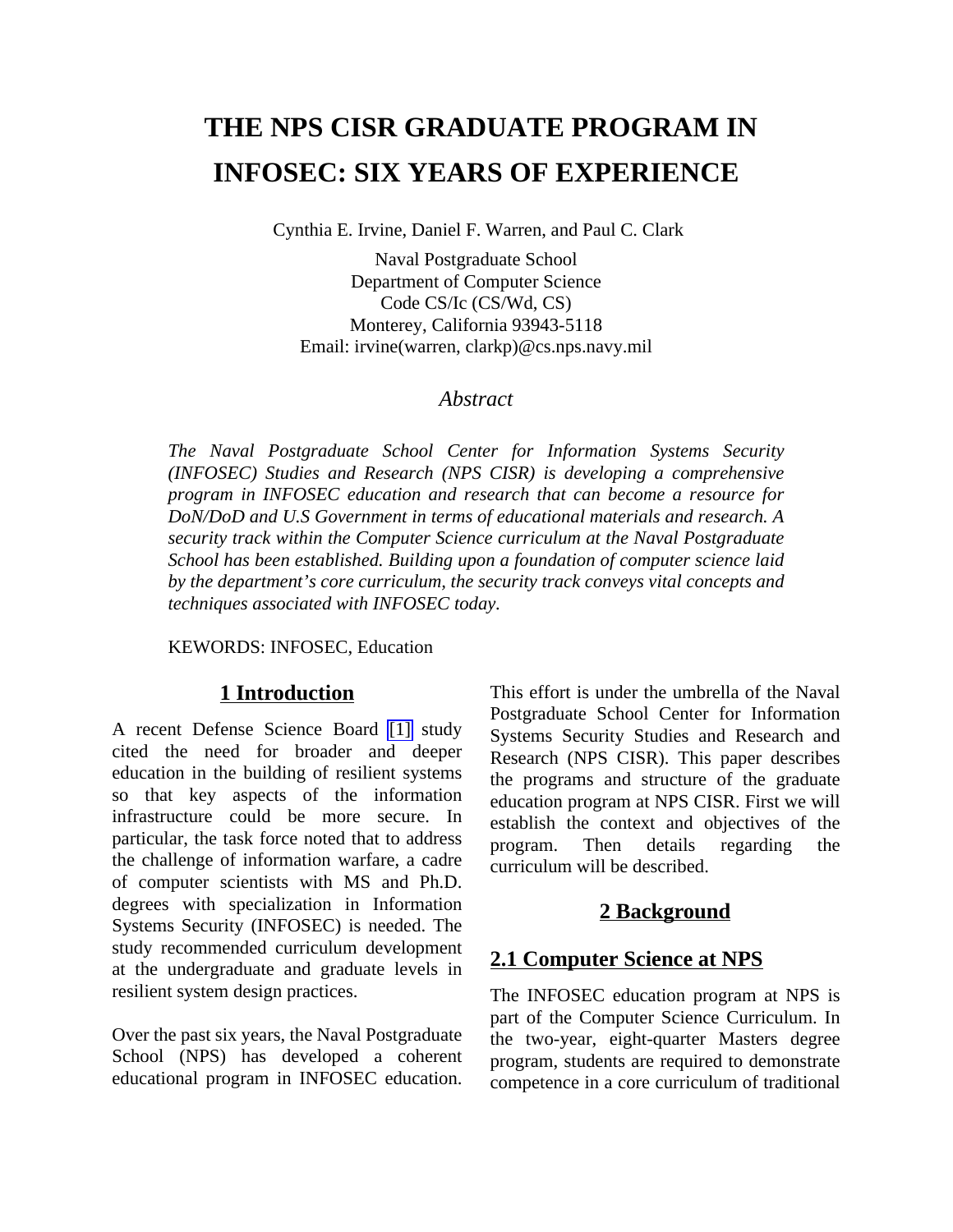computer science courses. Many entering students have no prior education in computer science. They must cover the fundamentals of computer science which include the theory of formal languages, computer systems principles, object-oriented programming, data structures, artificial intelligence, operating systems, software methodology, database systems, computer communications and networks, computer graphics or interactive computation, computer security, and the design and analysis of algorithms.

To allow for specialization in a variety of areas, the core curriculum is enhanced with tracks in the following areas: software engineering; artificial intelligence and robotics; database and data engineering; computer graphics and visual simulation; computer systems and architecture; and computer security.

Each student's course of study is capped by a written thesis, most often based on research directed by a faculty member in the student's chosen specialization track. This work must be conducted during the sixth through eighth quarters in conjunction with classes. In many cases students start thesis research prior to the sixth quarter.

Thesis research has several benefits for the student: it allows them to be involved in work addressing an unsolved problem, usually within the framework of the DoD or U.S. Government; it enhances both their oral and written presentation skills, and it hones their critical thinking abilities.

## **2.2 NPS CISR**

The computer security track was established in 1991 to address the growing need for INFOSEC education of U.S. military officers. Initially, a successful, two-course sequence in INFOSEC was launched: an introductory course and an advanced topics course. In 1994 it was recognized that two courses were inadequate to cover all aspects needed for graduates to address complex INFOSEC issues. The track was expanded and new INFOSEC courses were added to the Computer Science Curriculum.

As laboratory resources and sponsored research on INFOSEC topics grew, it became apparent that the effort was more than just a series of classes. With the encouragement of sponsors, the Naval Postgraduate School Center for INFOSEC Studies and Research (NPS CISR) was officially established in October 1996. Today, NPS CISR involves the research of eight faculty and staff members, nine thesis students, and approximately 150 students participating in classes and laboratory work annually. Students in Computer Science, Information Technology Management, and Information Warfare curricula all take courses in computer security.

NPS CISR serves the INFOSEC research and education needs of DoD/DoN in seven primary areas.

- Curriculum development ensures that a coherent and comprehensive program in INFOSEC foundations and technology is presented at the university and postgraduate levels.
- Development of the INFOSEC and Trusted Systems Laboratory supports the INFOSEC teaching and research programs at NPS.
- Faculty development fosters the insertion of INFOSEC concepts at appropriate points in general computer science courses and involves interested faculty members in leading-edge INFOSEC research problems.
- A Visiting Professor program which brings INFOSEC experts to NPS to offer courses and engage in research with faculty and students.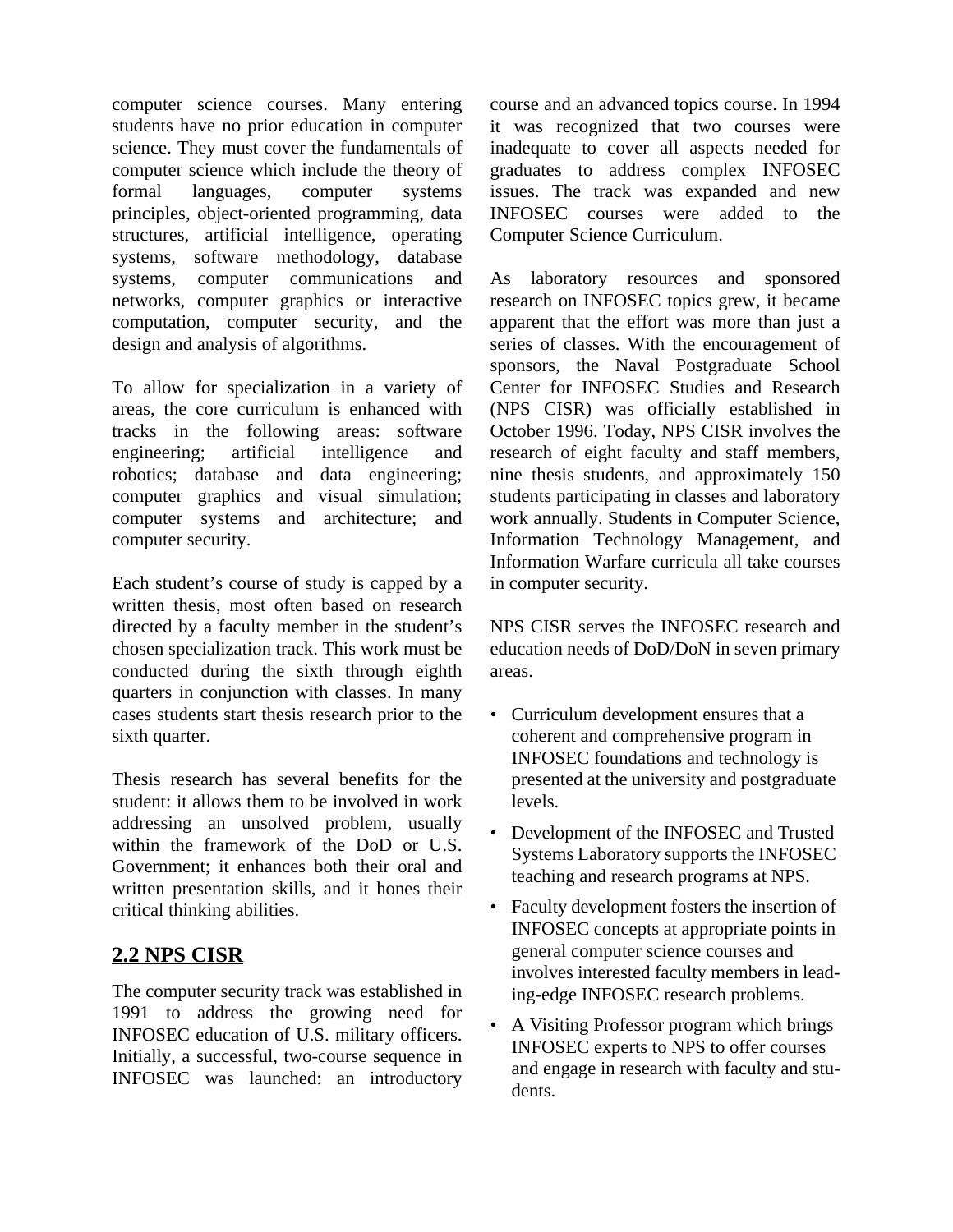- An Invited Lecture series injects commercial and military relevance into the NPS CISR activities.
- An academic outreach program permits other, non-CISR academic institutions to benefit from the INFOSEC education and research developments at NPS.
- An effort to insure that NPS CISR graduates are identified so that their expertise can be applied to the wide variety of INFOSEC challenges in DoD and U.S. Government. Research, focusing on INFOSEC problems, with emphasis on those of DoN, DoD, and U.S. Government, is intended to be a major by-product of this effort.

## **3 Curriculum Objectives**

The curriculum for the INFOSEC track has been designed to meet the following general objectives:

- To provide courses for both beginning and advanced students,
- To provide courses accessible by students who are not in the Computer Science curriculum,
- To insure that Computer Science students have a strong foundation upon which to base advanced course work in computer science and INFOSEC,
- To involve students in ongoing research and technology development efforts associated with computer security and INFOSEC,
- To enhance students' laboratory experience through the hands-on use of secure systems, and
- To heighten awareness of security issues with non-computer science majors, such as those studying management or procurement.

# **3.1 Course Content**

In terms of content, we believe that it is essential that students understand the fundamental concepts behind risk avoidance as articulated in the Reference Monitor Concept [\[3\].](#page-6-1) This encompasses a notion of completeness that is absent from more intuitive and/or *ad hoc* approaches to computer security. The idea that a policy enforcement mechanism is always invoked, cannot be modified by unauthorized individuals, and is inspectable so that one can assess whether or not it works correctly is applicable over a broad range of security policies and mechanisms. This allows us to pursue a theory of computer security [\[5\]](#page-7-0) and a corresponding engineering discipline. This also demonstrates that it is possible to design systems which are less susceptible to recurrent cycles of penetrations and patches [\[12\]](#page-7-0).

In addition, our students must know how to function in the real world, where risk management techniques are employed [\[2\].](#page-6-1) The practical nature of these approaches make them attractive in situations where more complete systems are not in place. (Note that we are making a distinction between the study of these protection functions and system maintenance.) In addition, issues associated with the incremental achievement of security objectives are discussed.

Topics have been identified which we believe should be covered in an INFOSEC education program. Our position as a DoD university is reflected in some of these subjects, however, most are universal. They include, in no particular order: Risk Analysis, Disaster Recovery, Access Controls and Authentication, System Maintenance, Cryptography, Emanations Security, Audit Management, Protocols, Key Management, Configuration Management and Backups, Privacy Issues, User Monitoring, Personnel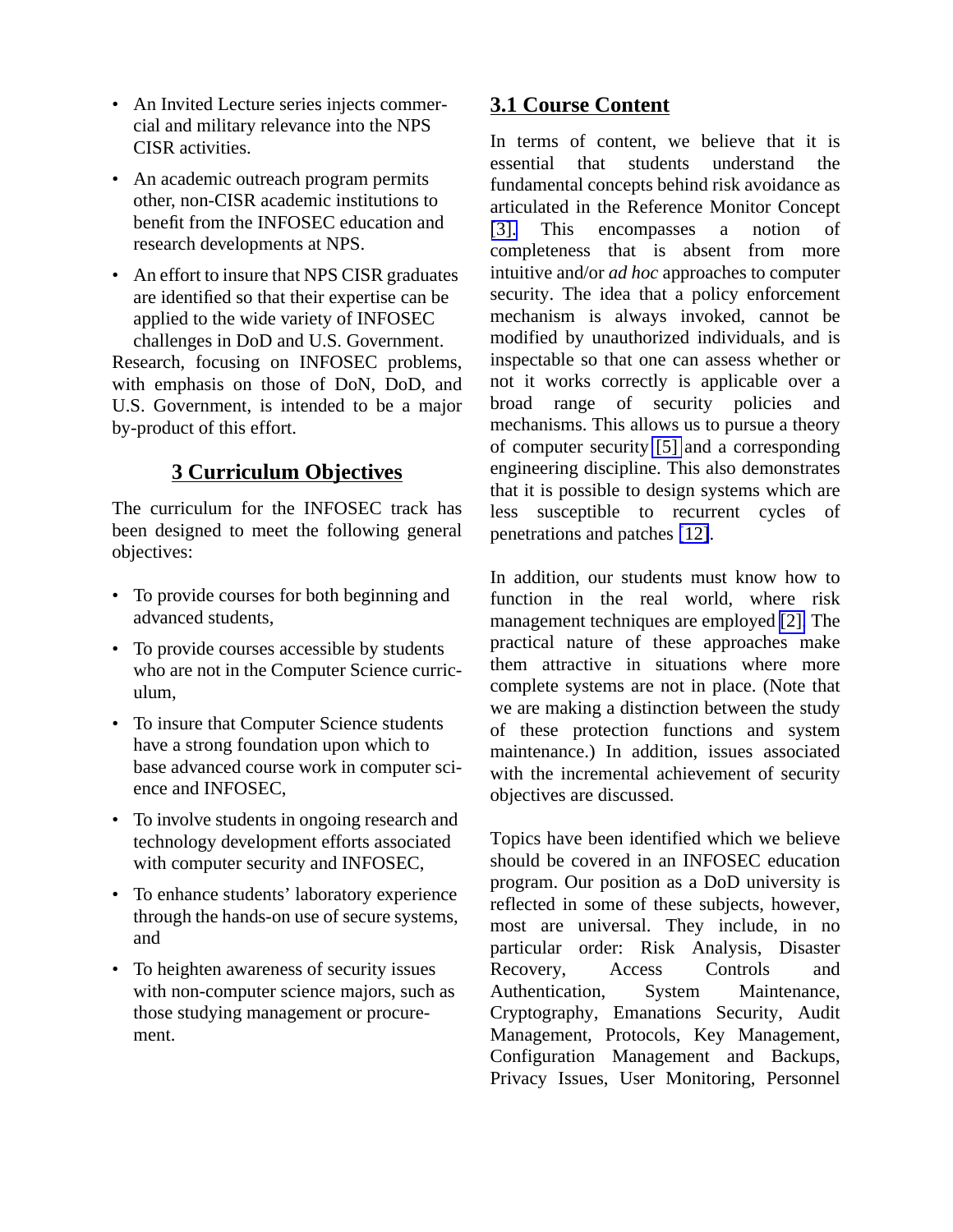Issues, Physical Security. Additional topics are covered as needed. Coverage in the introductory survey courses, by necessity, must be broad rather than deep, but the survey must provide sufficient technical depth to serve as a springboard for progressing to advanced studies.

Advanced courses can provide focused coverage of specific topics such as security policies and formal models, database security, security engineering, and network security. Seminar courses afford opportunities for advanced students to read and discuss current research areas in computer security. Electives drawn from other departments, such as mathematics and electrical engineering, permit students to explore subjects such as cryptography or emanations security in greater depth.

Care has been taken to integrate the INFOSEC courses into a coherent sequence. By avoiding compartmentalization within courses, students gain a progressively deeper understanding of many principles and techniques that span various areas of computer security. This foundation prepares students to address research and operational problems in INFOSEC after graduation. Through the use of case studies, students understand how past problems have been solved and have an opportunity to consider current topics.

## **3.2 Lab Requirements**

The ultimate objective of all INFOSEC studies is to improve security in real systems. Thus, practical laboratory experience is crucial for an effective INFOSEC program. Laboratory exercises in the form of tutorials and projects help to reinforce and extend concepts conveyed in lectures as well as help prepare students for effective thesis research.

Most NPS CISR courses include a lab component. As existing courses are refined and new ones developed, corresponding lab exercises are prepared or updated. An objective of the NPS CISR program is to allow students to understand the kinds of technologies that are available to solve current computer security problems and to consider potential future technologies. Students are given first-hand experience in using a variety of trusted systems and explore topics in security policy enforcement, security technology for database systems, monolithic and networked trusted computing techniques, and tools to support the development of trusted systems.

#### **4 INFOSEC Curriculum**

Current courses in the NPS CISR program are described below. Their integration into the Computer Science curriculum is illustrated in Table 1. It is worth noting that our expanded program is still young and several of the courses are still in experimental stages.

## **4.1 Basic Courses**

Two courses, Introduction to Computer Security and Management of Secure Systems, provide the survey of INFOSEC principles and techniques identified in the previous section. They are intended for the advanced undergraduate/beginning graduate level. The two courses review both the conceptually complete and more intuitive approaches to INFOSEC. These provide the students with an appreciation of both foundational concepts and current practice in computer security. The courses are updated quarterly to insure that topics associated with evolving technology and emerging DoN/DoD requirements are incorporated.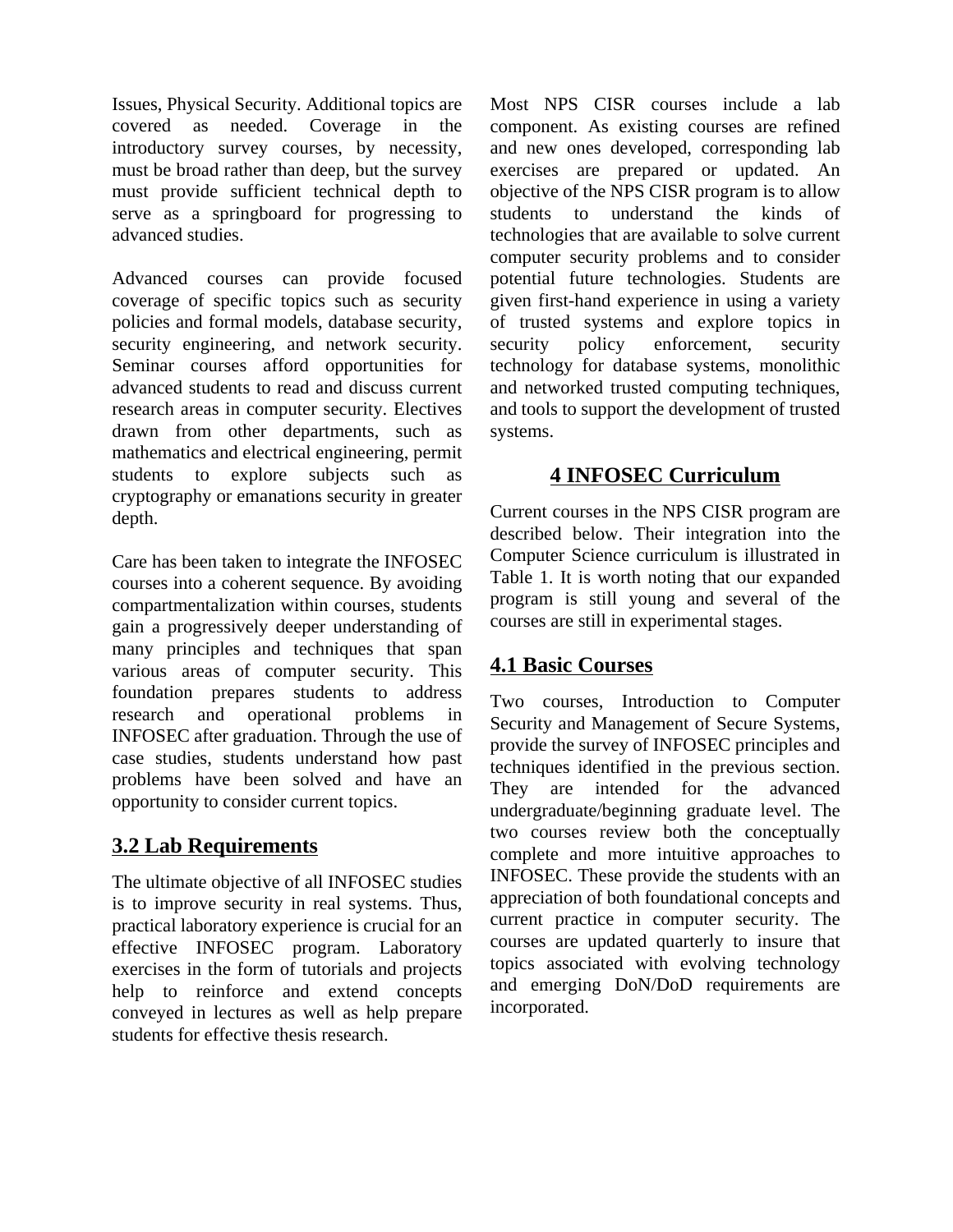# **4.1.1 Introduction to Computer Security**

Over time, we have made significant changes to the NPS CISR flagship course, Introduction to Computer Security. When initially offered, it was an upper level graduate course and had daunting prerequisites: data structures, software system design, networks, databases, and software methodology. In 1995, it was modified to be an intermediate rather than an upper-level graduate course.

A challenge in any educational program, and certainly in any survey course, is to present the material so that students are motivated to learn what initially appear to be a large collection of disjoint concepts, only to learn much later that these ideas can be synthesized into a larger framework. Significant reorganization of the course material in 1996 resulted in a presentation in which the rationale for each topic covered was more clear to the students during the course [\[10\].](#page-7-1) Several benefits accrue from this change. With fewer prerequisites, the course is accessible by a much larger population of NPS students. This results in an increased number of DoD personnel having taken a graduate-level INFOSEC course. In addition, it may be taken much earlier in each students' course of study. Thus students are "sensitized" to INFOSEC issues early. For computer science students, this means that they will have a better appreciation of how various areas of computer science such as operating systems, software engineering, and many of the more formal courses contribute to system security. For students in other curricula, this early overview of INFOSEC concepts permits them to understand how these ideas are applicable within their own discipline and affords them the opportunity to take more advanced INFOSEC courses as electives.

The second major change to Introduction to Computer Security was the injection of extensive laboratory material. Originally conceived with no laboratory component, now we have developed a set of laboratory exercises and tutorials which complement lecture material. A few topics are: passwords, discretionary access controls, mandatory access controls, exploitation of flaws in low assurance systems, exfiltration of sensitive information, and use of cryptography. Student feedback has been very positive as these exercises help to reinforce concepts discussed in lectures and give concrete examples of security implementations. In addition, students become familiar with a range of trusted products and security enhancements to untrusted systems. These include both high and low assurance trusted systems.

In 1996, over 150 students used the INFOSEC and Trusted Systems Laboratory for class assignments and laboratory exercises.

#### *Catalog description*

*This course is concerned with fundamental principles of computer and communications security for modern monolithic and distributed systems. It covers privacy concerns, data secrecy and integrity issues, as well as DoD security policy. Security mechanisms introduced will include access mediation, cryptography, authentication protocols, and multilevel secure systems. Students will be introduced to a broad range of security concerns including both environmental as well as computational security. Laboratory facilities will be used to introduce students to a variety of security-related technologies including, discretionary access controls in Class C2 systems, mandatory access controls in both low and high assurance systems, identification and authentication protocols, the use of cryptography in distributed systems, and database technology in trusted systems.*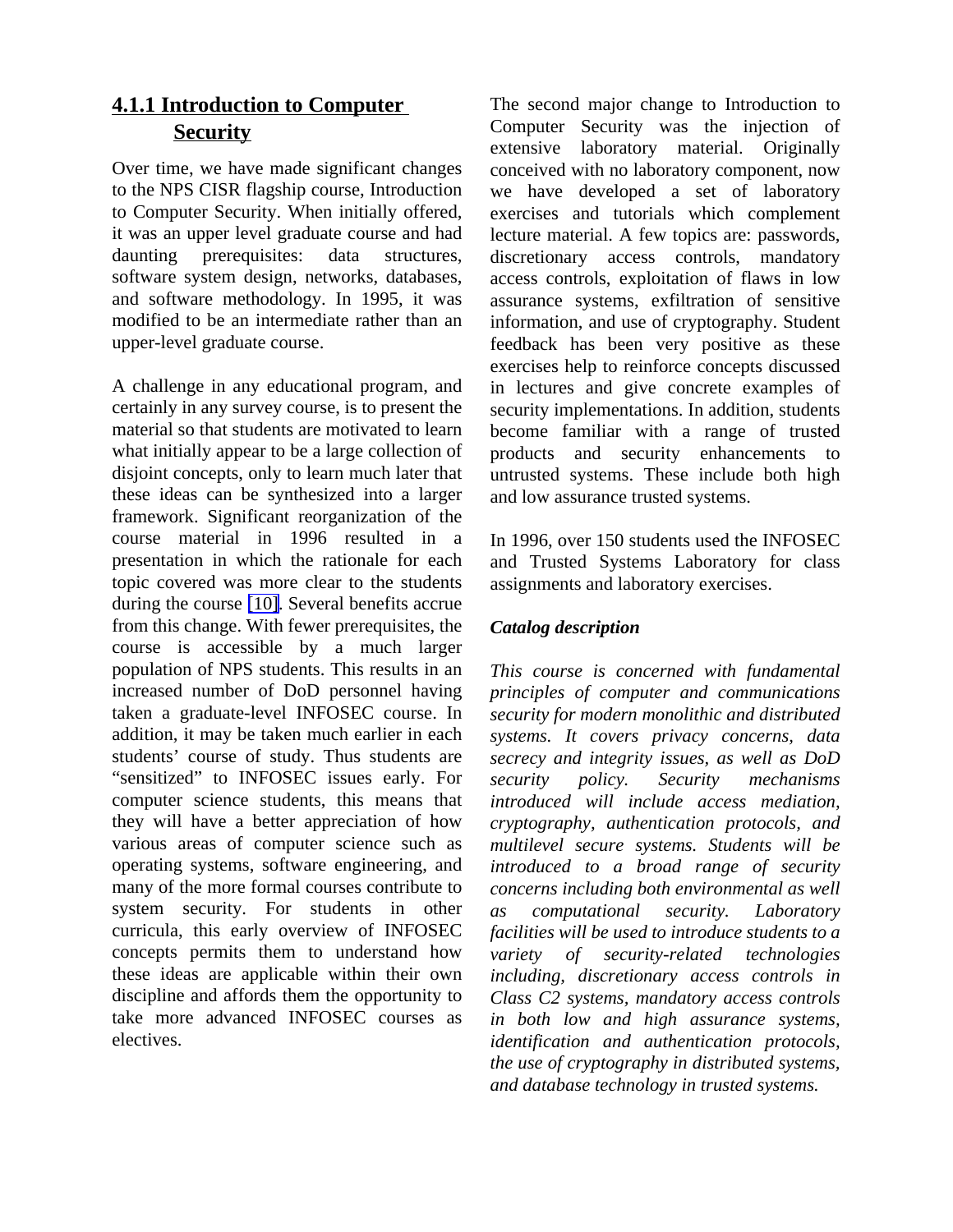## **4.1.2 Management of Secure Systems**

With the changes adopted to Introduction to Computer Security, it was evident that one 12 week quarter was inadequate to survey all of the INFOSEC areas pertinent to DoD. Thus a complementary course, Management of Secure Systems, was developed.

A significant portion of the course is devoted to laboratory and field exercises. Risk analysis, certification and accreditation, system maintenance tools, and organizational aspects of INFOSEC are among the topics for lab activities.

#### *Catalog description*

*This course is intended to provide students with an understanding of management concerns associated with computer-based information systems. Students will examine the security concerns associated with managing a computer facility. The impact of configuration management on system security, the introduction of software that must be trusted with respect to computer policies, environmental considerations, and the problems associated with transitions to new systems and technology will be studied in the context of Federal Government and especially DoD information systems.*

# **4.2 Advanced Courses**

The descriptions for these courses given here are less detailed and are intended to convey the overall objectives of each course

# **4.2.1 Applying INFOSEC Systems (Network Security)**

This course presents topics in network security for both open systems and military/intelligence networks. Students review the cryptography and protocols commonly employed in networked systems. Approaches to key management in small and large scale enterprises are explored. Case studies allow students to understand the complexity of applying these techniques to DoN, DoD, and Government systems.

# **4.2.2 Advanced Computer Security (Database Security emphasis)**

This course is evolving so that its area of emphasis will be database security. this will include not only traditional database security, but issues associated with workflow and transaction processing.

## **4.2.3 Secure Systems**

This course is intended to provide students with an in depth understanding of the principles and techniques employed in building secure systems. Starting with fundamental concepts associated with protection in information systems [\[11\].](#page-7-1) Students will learn how software engineering principles such as modularity and layering, minimization, configuration management, the fault hypothesis method, and other techniques can be used to build secure and resilient systems.

## **4.2.4 Policies, Models, and Formal Methods**

Policies, Models and Formal Methods covers the methods used to specify, model, and verify computational systems enforcing information integrity and confidentiality policies. Foundational issues associated with protection mechanisms [\[7\]](#page-7-1) are presented. The identification of the security policy and its interpretation in terms of a technical policy for automated systems is covered. Informal and formal security policy models are addressed and both access-control and information flow models are reviewed [\[4\]](#page-6-2)[\[6\].](#page-7-1)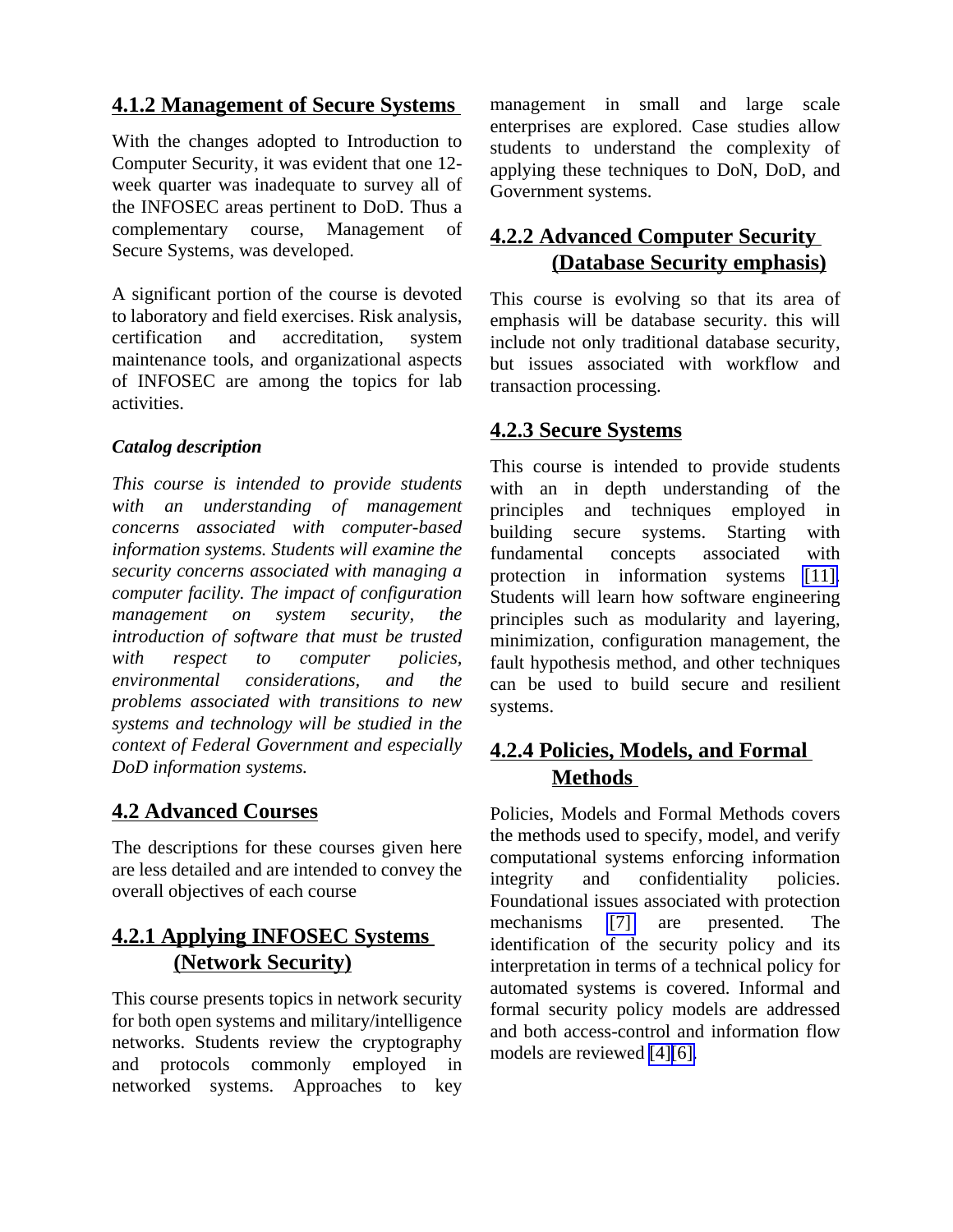<span id="page-6-2"></span><span id="page-6-1"></span><span id="page-6-0"></span>The initial offering of a course on Security Policies, Models, and Formal Methods was given in the fall of 1996. Our Visiting Professor, William Shockley, was key to making this a successful effort. Offered as a class with three hours of lecture and a one hour laboratory session each week, students were guided through the theoretical underpinnings of computer security and were able to apply these concepts in a logical framework for proving system properties. The Stanford Research Institute Proof Verification System (PVS) was used to illustrate logical constructs in the laboratory.

## **4.2.5 Advanced Topics in Computer Security**

This is a seminar course and is intended for advanced graduate students. Here we study the most recent papers and developments.

#### **4.3 Student Theses**

Master of Science theses have explored and are exploring diverse areas including: security policies, multilevel security, intrusion detection, issues associated with downgrading on automated systems, applications of cryptography, and web security.

Faculty research interests have a strong influence on thesis topic choices, however, should a student identify a valid topic outside of the usual areas, every effort is made to accommodate their research within the NPS CISR program.

#### **5 Discussion**

Computer security and INFOSEC cover a wide range of topics and requirements for personnel educated in these areas differ significantly between industry, academe, and the public sector [\[8\]\[9\].](#page-7-1) NPS CISR is developing a comprehensive program in INFOSEC education and research that can become a resource for DoN/DoD and U.S Government in terms of educational materials and research. Building upon the foundations of computer science laid by the department's core curriculum, the security track conveys vital concepts and techniques associated with INFOSEC today. NPS CISR research programs permit students to conduct thesis work addressing DoD/DoN/U.S. Government concerns.

We are still in the early stages of the NPS CISR effort and much effort is still required to firmly establish our multi-faceted program and make it an ongoing success.

A major benefit of our program is the education of computer scientists and engineers whose understanding INFOSEC issues and potential problem solutions can contribute to the security of the information infrastructure.

#### **References**

- 1 Report of the Defense Science Board Task Force on Information Warfare-Defense (IW-D), Defense Science Board, Office of the Secretary of Defense, 3140 Defense Pentagon, Washington, DC 20301-3140, November 1996.
- 2 OPNAV INSTRUCTION 5239.X, Working Draft, 21 June 1996.
- 3 Anderson, James P, Computer Security Technology Planning Study, Air Force Electronic Systems Division, ESD-TR-73- 51, Hanscom AFB, Bedford, MA, 1972. (Also available as Vol. I, DITCAD-758206. Vol. II, DITCAD-772806).
- 4 Bell, D. E., and LaPadula, L., Secure Computer Systems: Mathematical Foundations and Model, M74-244, MITRE Corp. Bedford, MA, 1973.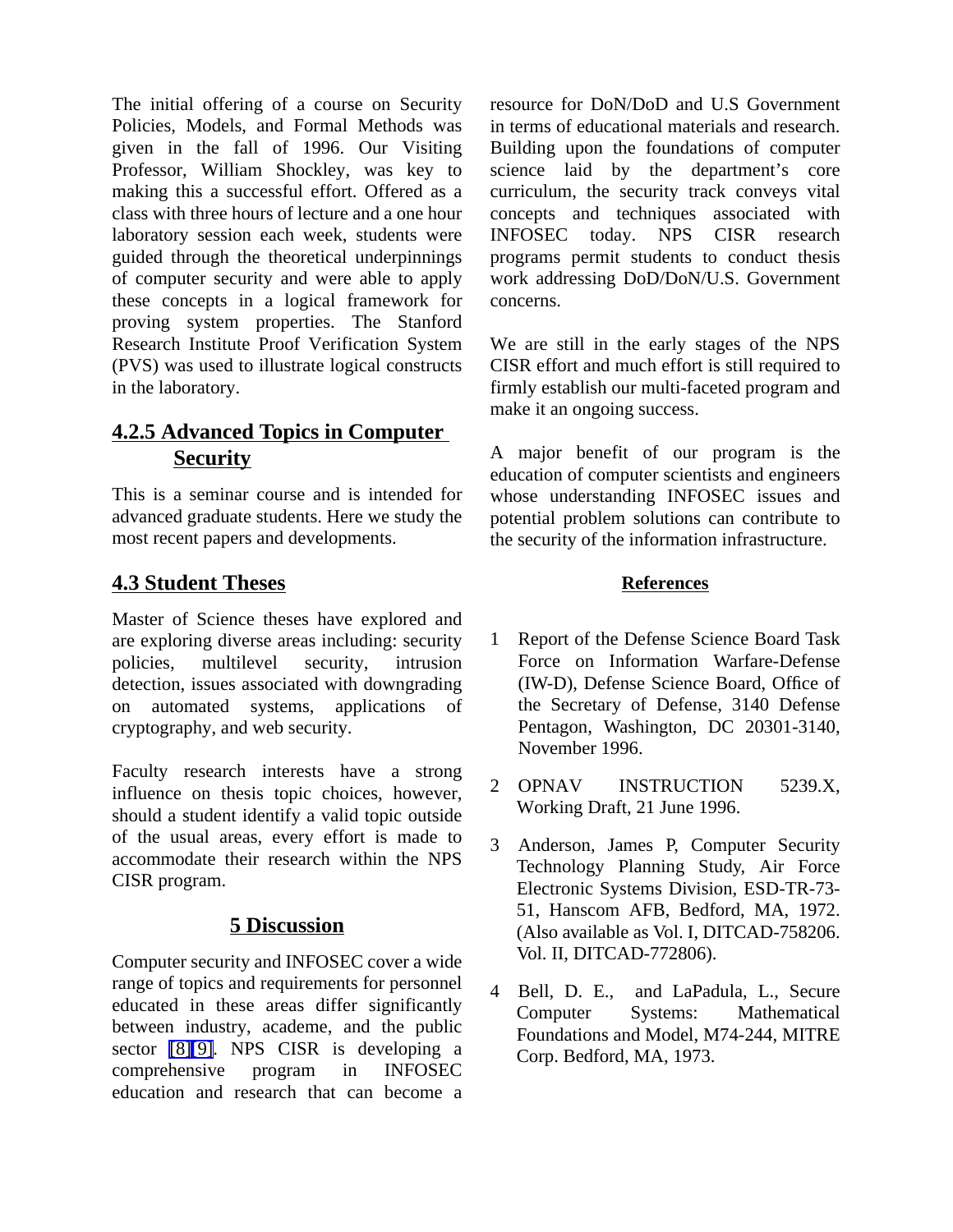- <span id="page-7-1"></span><span id="page-7-0"></span>5 D. L. Brinkley and Schell, R. R., Concepts and Terminology for Computer Security, in Information Security: An Integrated Collection of Essays, ed. Abrams and Jajodia and Podell, IEEE Computer Society Press, Los Alamitos, CA, 1995, pp. 40-97.
- 6 Goguen, J. and Meseguer, J., Security Policies and Security Models, Proc. IEEE Symposium on Security and Privacy, Oakland, CA, IEEE Computer Society Press, Los Alamitos, CA, 1982, pp 11-20.
- 7 Harrison, M. and Ruzzo, W. and Ullman, J., Protection in Operating Systems, Comm. A. C. M., Vol. 19, No. 8, 1976, pp. 461-471.
- 8 Irvine, C.E., Goals for Computer Security Education, Proceedings of the IEEE Symposium on Security and Privacy, Oakland CA, IEEE Computer Society Press, Los Alamitos, CA, May 1996, pp. 24-25.
- 9 Irvine, C. E., Report on the First ACM Workshop on Education in Computer Security, SIG SAC Review, Vol. 15, No. 2, 1997, pp. 3-5.
- 10 Irvine, C.E., Warren, D. F., and Stemp, R., Teaching Introductory Computer Security at a Department of Defense University, NPSCS-97-002, April 1997.
- 11 Saltzer, J. H, and Michael D. Schroeder, M.D., The Protection of Information in Computer Systems, Proceedings of the IEEE, Vol. 63, No. 9, 1975, pp. 1278-1308.
- 12 Schell, Roger R., Computer Security: The Achilles' Heel of the Electronic Air Force, Air University Review, January-February, 1979, pp. 16-33.